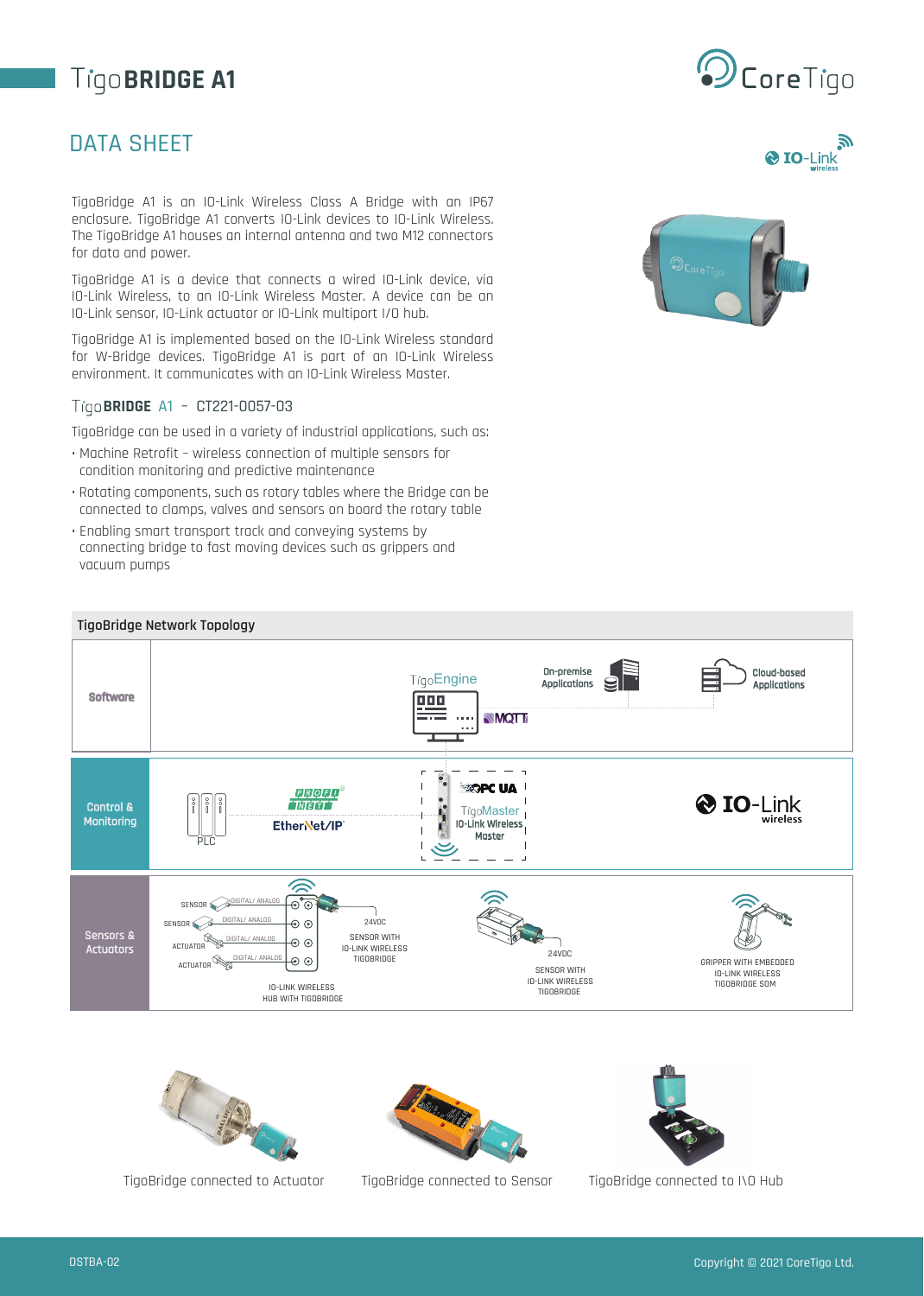#### **Mechanical Data**

#### **Dimensions**

Units are in mm



![](_page_1_Picture_4.jpeg)

![](_page_1_Figure_6.jpeg)

![](_page_1_Figure_7.jpeg)

![](_page_1_Picture_8.jpeg)

| Weight                             | 38 [gr]                 |
|------------------------------------|-------------------------|
| <b>Mounting</b>                    | Mounting cradle         |
| <b>Electrical Data</b>             |                         |
| <b>Input Voltage</b>               | 18-32 [V]               |
| Output Voltage on L+               | Equals to Input Voltage |
| <b>Typical Current Consumption</b> | $21$ [mA]*              |
| <b>Max Output Supply Current</b>   | 1[A]                    |
| <b>Max Output Peak Current</b>     | $1.2 [A]^{**}$          |
| <b>Max Radio Output Power</b>      | $10$ [dBm]              |

\* For 24 VDC Supply input, without IO Link device current consumption

\*\* For 30 minutes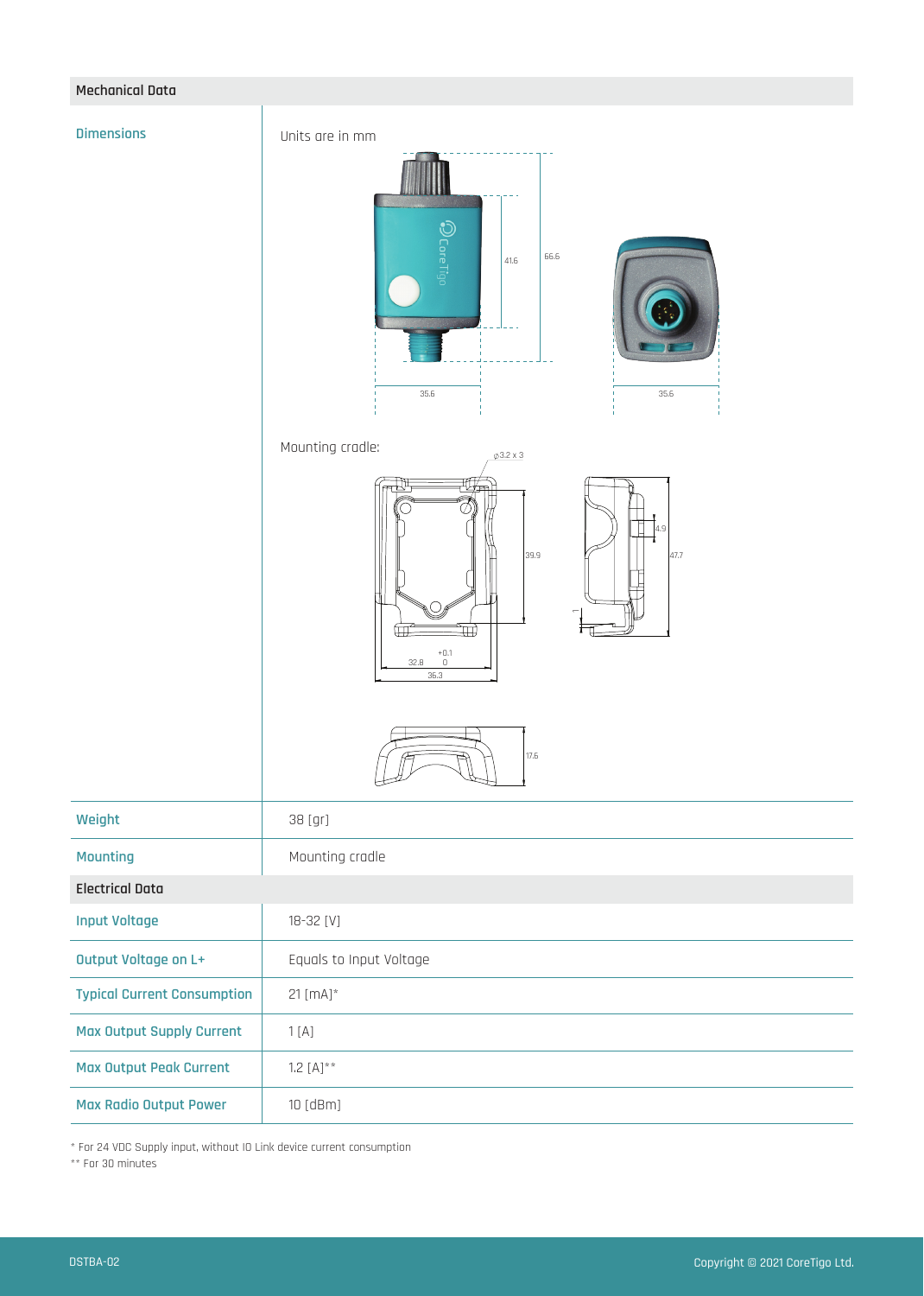| Interfaces                          |                                                                                                                                                                                                                                                                                                                                                                    |  |
|-------------------------------------|--------------------------------------------------------------------------------------------------------------------------------------------------------------------------------------------------------------------------------------------------------------------------------------------------------------------------------------------------------------------|--|
| <b>LEDS</b>                         | . IO-Link - RGB three color LED<br>· Power - Green color LED                                                                                                                                                                                                                                                                                                       |  |
| <b>Button</b>                       | Pairing - external push button                                                                                                                                                                                                                                                                                                                                     |  |
| <b>Connectors</b>                   | · Input connector: Plug M12, A coded, power Connector<br>· Pin number 1: Input L+ Power supply<br>· Pin number 3: Input L- GND<br>· Output Connector: Socket M12, A coded, IO-Link Class A Connector<br>· Pin number 1: L+ positive supply to IO-Link device<br>· Pin number 3: L- GND supply to IO-Link device<br>· Pin number 4: CQ IO-Link Serial Communication |  |
| Antenna                             | Internal isotropic antenna                                                                                                                                                                                                                                                                                                                                         |  |
| Communication                       |                                                                                                                                                                                                                                                                                                                                                                    |  |
| <b>Protocols</b>                    | $\cdot$ IO-Link<br>· Supported transmission types: COM1, COM2, COM3<br>· Revision 1.0<br>· Class A<br>· IO-Link Wireless<br>· Version 1.1                                                                                                                                                                                                                          |  |
| <b>Certifications and Approvals</b> |                                                                                                                                                                                                                                                                                                                                                                    |  |
| <b>FCC</b>                          | · FCC ID: 2ATSM-TGBRIDGEA<br>· FCC CFR Title 47 Part 15 Subpart C Section 15.247<br>· FCC CFR Title 47 Part 15 Subpart B                                                                                                                                                                                                                                           |  |
| <b>CE</b>                           | · EN 301489<br>· EN 300328<br>$\cdot$ EN 62479<br>$\cdot$ EN 61326-1                                                                                                                                                                                                                                                                                               |  |
| <b>Safety</b>                       | $\cdot$ IEC 61010-1                                                                                                                                                                                                                                                                                                                                                |  |
| <b>Emission</b>                     | $\cdot$ EN 61000-6-2<br>· EN55016-2-3 Radiated emission<br>· EN55022 Conducted emission                                                                                                                                                                                                                                                                            |  |
| <b>Immunity</b>                     | $\cdot$ EN 61000-6-2<br>· EN31000-4-2 Electrostatic discharge<br>· EN61000-4-4 Fast transients/burst<br>· EN61000-4-5 Surge immunity<br>· EN61000-4-6 Conducted immunity                                                                                                                                                                                           |  |
| <b>Shock &amp; Vibrations</b>       | · Sine Vibration: IEC 60068-2-6<br>· Random vibration: IEC 60068-2-64<br>· Shock: IEC 60068-2-27<br>· Bumps: IEC 60068-2-27                                                                                                                                                                                                                                        |  |
| <b>Reach &amp; RoHS</b>             | Complied                                                                                                                                                                                                                                                                                                                                                           |  |
| <b>Operating Conditions</b>         |                                                                                                                                                                                                                                                                                                                                                                    |  |
| <b>Operating Temperature</b>        | $-25^{\circ}$ C to $60^{\circ}$ C                                                                                                                                                                                                                                                                                                                                  |  |
| <b>IP Rating</b>                    | <b>IP67</b>                                                                                                                                                                                                                                                                                                                                                        |  |